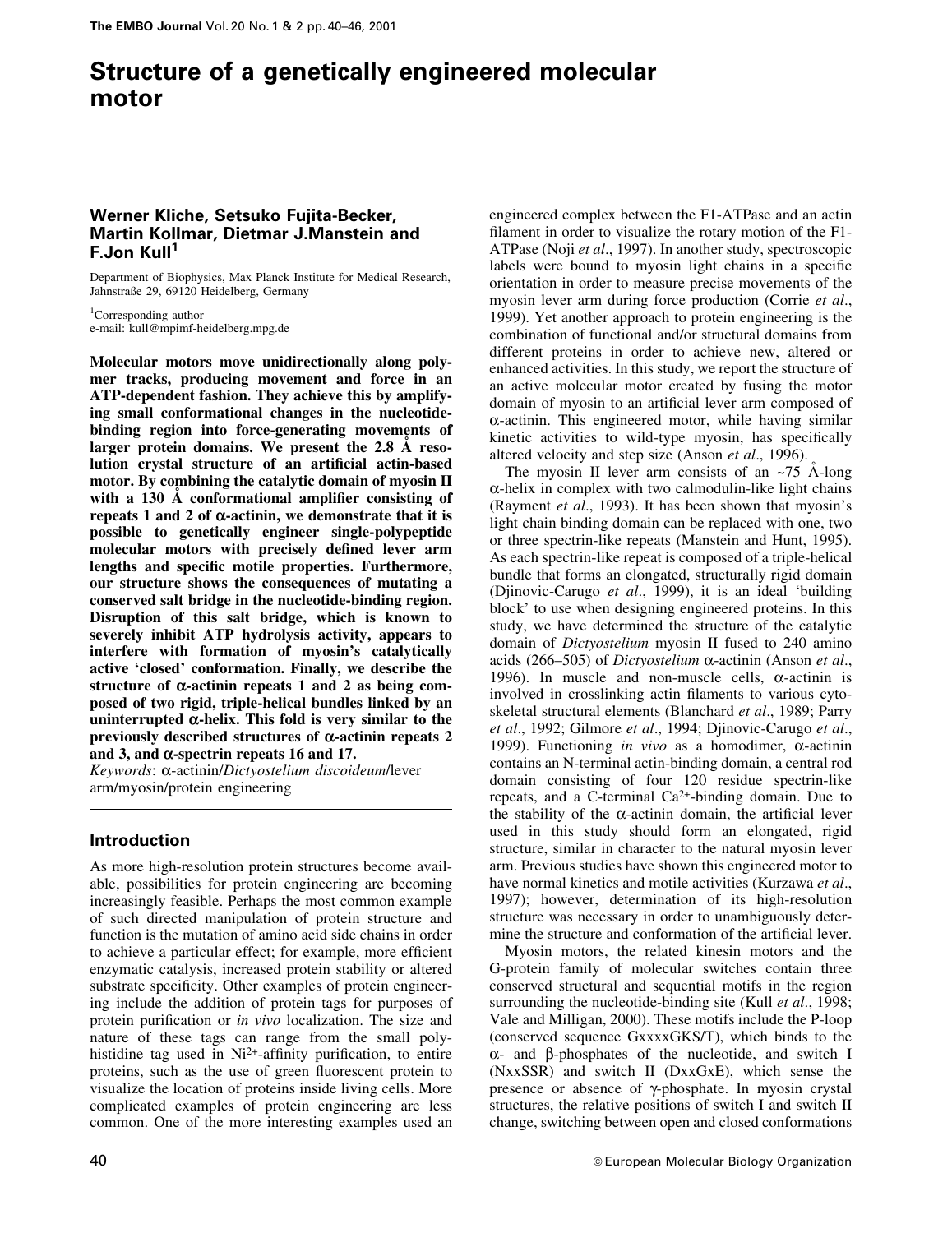(Fisher et al., 1995; Smith and Rayment, 1995; Rayment, 1996; Dominguez et al., 1998; Houdusse et al., 1999). This conformational change is linked to movement of the lever arm. When the switch region is closed, the lever arm is up, in the pre-power-stroke state. When the switch region is open, however, the lever arm and adjacent converter domain undergo a rigid-body 70° rotation to the down, post-power-stroke conformation (Geeves and Holmes, 1999). One feature of the closed conformation is the formation of a conserved salt bridge between an arginine residue in switch I and a glutamic acid residue in switch II. The formation of this salt bridge is essential for nucleotide hydrolysis and normal motility in both myosin and kinesin motors (Onishi et al., 1998; Furch et al., 1999; Rice et al., 1999; Endow, 2000). Mutation of Arg238 in myosin II to a glutamic acid residue reduces the basal ATPase rate 200-fold, and eliminates both actin activation of the ATPase and in vitro motility (Furch et al., 1999). Restoration of the salt bridge, by complementing the R238E mutant with Glu459 mutated to arginine, returns the basal ATPase, actin-stimulated ATPase, and in vitro motility to near wild-type levels (Furch et al., 1999). In order to demonstrate that elimination of the salt bridge prevents formation of the closed structure, we crystallized the R238E mutant of M761-2R in the presence of Mg- $ADP-VO<sub>4</sub>$ .

The molecular motor presented in this paper represents a successful attempt at large-scale protein engineering. By attaching an artificial lever to the core region of a myosin, an active motor protein is produced, which has similar kinetic properties to wild-type myosin. However, as the length of the force-generating lever arm can be accurately changed, artificial motors can be produced with new motile properties that are optimized for specific in vitro or in vivo tasks.

#### Results and discussion

#### Overall structure

The fusion protein was expressed in a Dictyostelium expression system and purified following the normal procedure for Dictyostelium myosin head fragments (see Materials and methods for details). Briefly, cells were lysed and the ATP-depleted pellet of fusion protein and cytoskeletal elements was washed and resuspended. The addition of ATP then released active protein, which was subsequently purified by  $Ni^{2+}$ -affinity chromatography. Once pure, the protein crystallized under conditions similar to that of the independent myosin motor domain. The structure was determined by molecular replacement methods, using *Dictyostelium* myosin residues 2–759 as a search model. The initial electron density map clearly showed the first  $\alpha$ -actinin repeat. Following several rounds of crystallographic refinement, the second repeat was visible. The crystallographic data are presented in Table I.

The structure of the M761-2R-R238E construct contains 1005 amino acid residues. The structure of the myosin motor domain is similar to those previously described in a number of different nucleotide conformations (Rayment et al., 1993; Fisher et al., 1995; Gulick et al., 1997), with the  $\alpha$ -actinin lever arm leaving myosin's converter domain in a manner identical to the wild-type lever arm (Figure 1A). The artificial lever arm in this study consists

|  |  | Table I. Crystallographic data statistics |  |
|--|--|-------------------------------------------|--|
|--|--|-------------------------------------------|--|

Data collection and phase determination by molecular replacement method

| Crystal space group<br>Unit cell parameters                                                                                                                                                                                                                                                                                                       | $P2_12_12$<br>$a = 135.42$ A<br>$b = 155.42$ A<br>$c = 143.19 \text{ Å}$<br>$\alpha = \beta = \gamma = 90^{\circ}$                                                      |
|---------------------------------------------------------------------------------------------------------------------------------------------------------------------------------------------------------------------------------------------------------------------------------------------------------------------------------------------------|-------------------------------------------------------------------------------------------------------------------------------------------------------------------------|
| Parameter                                                                                                                                                                                                                                                                                                                                         | Native data                                                                                                                                                             |
| Resolution $(\AA)^a$<br>Wavelength (A)<br>Completeness (%)<br>Unique reflections<br>Redundancy<br>$R_{\rm sym}$ (%) <sup>b</sup><br>I/σ<br>Refinement statistics<br>resolution(A)<br>reflections (work set/test set)<br>protein atoms<br>ligand atoms<br>water molecules<br>average <i>B</i> factor $(A^2)$<br>$R_{\text{work}}$ (%) <sup>c</sup> | $10.0 - 2.8$ $(2.9 - 2.8)$<br>0.784<br>97.7 (98.0)<br>73355<br>3.8(3.9)<br>11.0(32.4)<br>8.88 (3.09)<br>$10.0 - 2.8$<br>67294/5989<br>16214<br>56<br>14<br>52.7<br>23.2 |
| $R_{\text{free}}$ (%) <sup>d</sup>                                                                                                                                                                                                                                                                                                                | 29.0                                                                                                                                                                    |
|                                                                                                                                                                                                                                                                                                                                                   |                                                                                                                                                                         |

a Values in parentheses correspond to the highest resolution shell.  ${}^{b}R_{sym} = \sum_{h} \sum_{i} |I(h) - I_i(h)| / \sum_{h} \sum_{i} I_i(h)$ , where  $I_i(h)$  and  $I(h)$  are the *i*th and mean measurements of the intensity of reflection  $h$ .  ${}^cR_{\text{work}} = \sum_h |F_o - F_c| / \sum_h F_o$ , where  $F_o$  and  $F_c$  are the observed and calculated structure factor amplitudes of reflection  $h$ .  ${}^{d}R_{\text{free}}$  is the same as  $R_{\text{work}}$ , but calculated on the ~9% of the data excluded from refinement.

of repeats 1 and 2 of *Dictyostelium*  $\alpha$ -actinin, each repeat being 65  $\AA$  long and 20  $\AA$  in diameter. A His<sub>8</sub> purification tag extends the lever arm by  $10 \text{ Å}$ , resulting in a total length of 140 Å. Similar to the structure of the human  $\alpha$ -actinin (Djinovic-Carugo et al., 1999), both repeats fold into a triple helix and the two repeats are connected by a continuous helical linker (Figure 1A). Remarkably, the engineered linker connecting myosin's converter domain to  $\alpha$ -actinin also forms an uninterrupted, structurally sound  $\alpha$ -helix (Figure 1B). Although the crystallographic asymmetric unit contained two molecules, analysis of the various crystal contacts did not reveal any biologically significant dimerization region.

#### Salt bridge mutation

Existing crystal structures show that  $Mg$ -ADP-VO<sub>4</sub> should mimic a transition state analog and produce a closed myosin conformation (Figure 2A) (Smith and Rayment, 1996). The crystal structure of the R238E mutant is clearly in the open form (Figure 2B). As previous kinetic studies indicate that the salt bridge is critical for the formation of the closed state, this mutant should never be able to form a stable, closed conformation.  $VO<sub>4</sub>$  is not observed in the nucleotide-binding site. The absence of  $VO<sub>4</sub>$  is likely to be a result of the inability of the open myosin conformation to bind the transition state complex. In the closed conformation, binding of  $VO<sub>4</sub>$  or  $BeF<sub>3</sub>$  is stabilized by a hydrogen bond to the amide nitrogen of Gly457 in the switch II loop. In the open structure, this loop moves away from the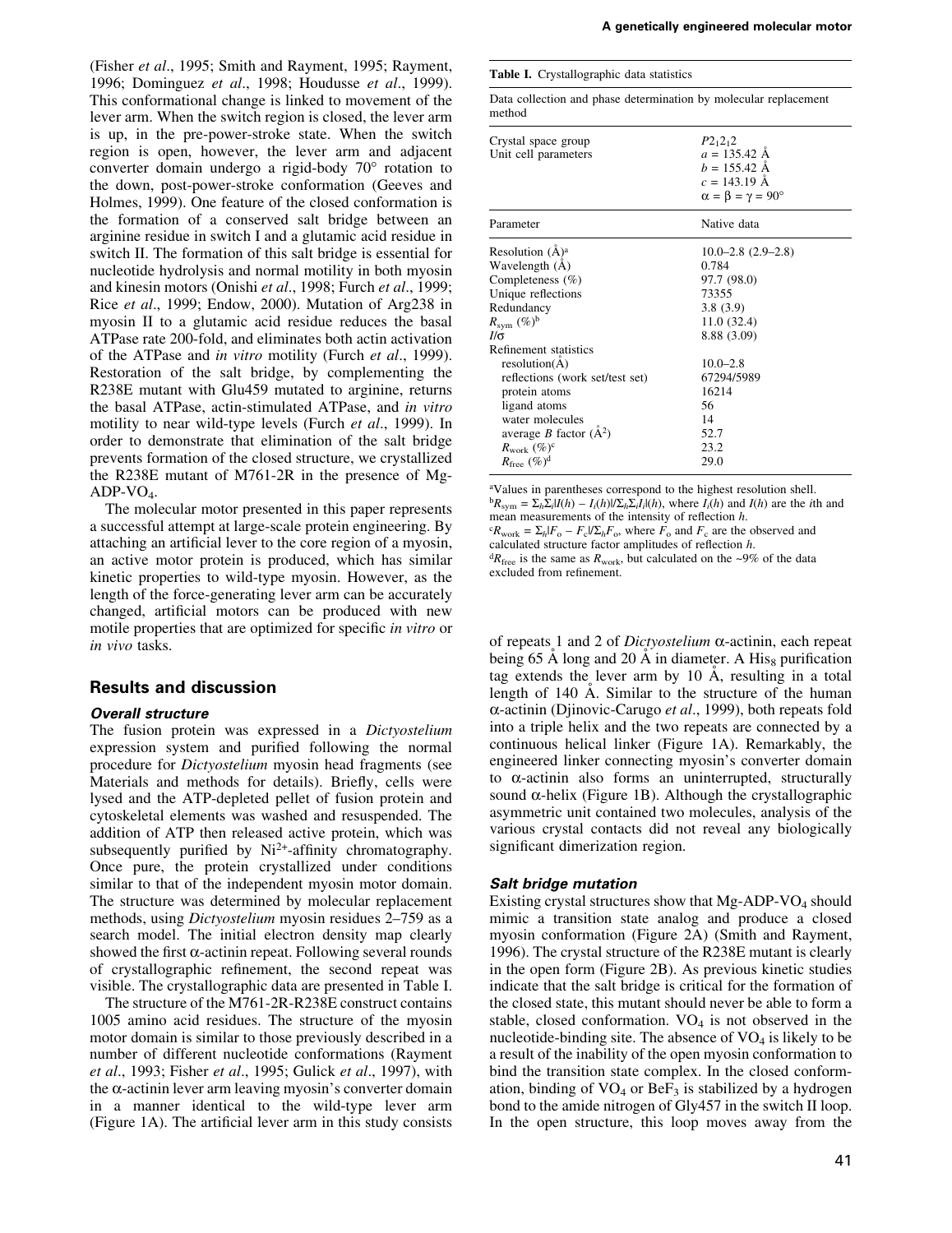



Fig. 1. Structure of M761-2R-R238E. Although two molecules are present in the crystallographic asymmetric unit, only one is shown here. The two molecules are essentially identical throughout the myosin motor domain (residues 2-761). However, upon leaving the converter domain, the lever arms assume slightly different orientations and deviate at the ends by  $19.4 \text{ Å}$ . (A) A complete molecule spanning amino acids 2–1010 is shown. No electron density was observed for five residues at the N-terminus, the loop region 205-208 and one residue at the C-terminus. The N-terminal domain  $(2-200)$  is shown in green; 50 kDa domain in red  $(201-613)$ ; C-terminal and converter domain in blue (614-761); linker region in orange (762-764);  $\alpha$ -actinin lever arm in yellow (765–1003); and seven histidines from the His<sub>8</sub> purification tag in gray (1004–1010). The linker region is composed of three residues (Leu-Gly-Arg) introduced during cloning. The observed lever arm is ~140 Å long (measured from  $C\alpha$  of 761 to  $C\alpha$  of 1010). Each  $\alpha$ -actinin repeat contributes ~65 Å, and the histidine purification tag another 10 Å. Helices 1–3 make up the first  $\alpha$ -actinin repeat, and 4–6 the second. The arrowhead indicates the  $\alpha$ -helical region linking the two repeats. The disruptive kink in helix 2 is caused by the presence of two adjacent proline residues (see Figure 4A). (B) Detailed view of the linker region joining the myosin converter domain to helix 1 of  $\alpha$ -actinin. The view is rotated 180° around a vertical axis from that in (A).

nucleotide by  $\sim$  5 Å, precluding formation of this hydrogen bond (Figure 2C) and perhaps destabilizing binding of  $VO<sub>4</sub>$ .

A further consequence of the disrupted salt bridge in the switch I/II region is seen in the position of the  $\alpha$ -actinin lever arm. Comparison with lever-up and lever-down structures shows the artificial lever arm in M761-2R to be in the down position, as expected with an open switch region (Figure 3). Although the M761-2R lever arm helix emerges from the converter domain in a position and an orientation identical to that of wild-type myosin, the position of the far end of the lever differs slightly due to its  $\alpha$ -helical bend. As the bending of helix 1 in the first  $\alpha$ -actinin repeat dictates the position of the end of the lever arm, changing the helical register in the motor-lever linker region would allow accurate repositioning of the C-terminal end of the lever arm.

#### Structure of  $\alpha$ -actinin

A high-resolution structure has recently been determined for repeats 2 and 3 of the rod domain of human skeletal muscle  $\alpha$ -actinin (Djinovic-Carugo *et al.*, 1999), and repeat 16 and 17 of human  $\alpha$ -spectrin (Grum *et al.*, 1999). Comparison with *Dictyostelium*  $\alpha$ -actinin repeats 1 and 2 shows a similar fold consisting of two triple helical repeats connected by an  $\alpha$ -helical linker. Interestingly, helix 2 in repeat 1 contains two adjacent proline residues, which produce a sharp kink in the helix without actually breaking it (Figure 4A). Within each repeat, the three  $\alpha$ -helices are held together via hydrophobic contacts along their entire lengths. This hydrophobic core is remarkable as it is made up not only of smaller residues common in leucine zipper motifs (leucine, isoleucine and valine), but also of 17 large, aromatic side chains (phenylalanine, tyrosine and tryptophan) (Figure 4A). The huge surface area buried by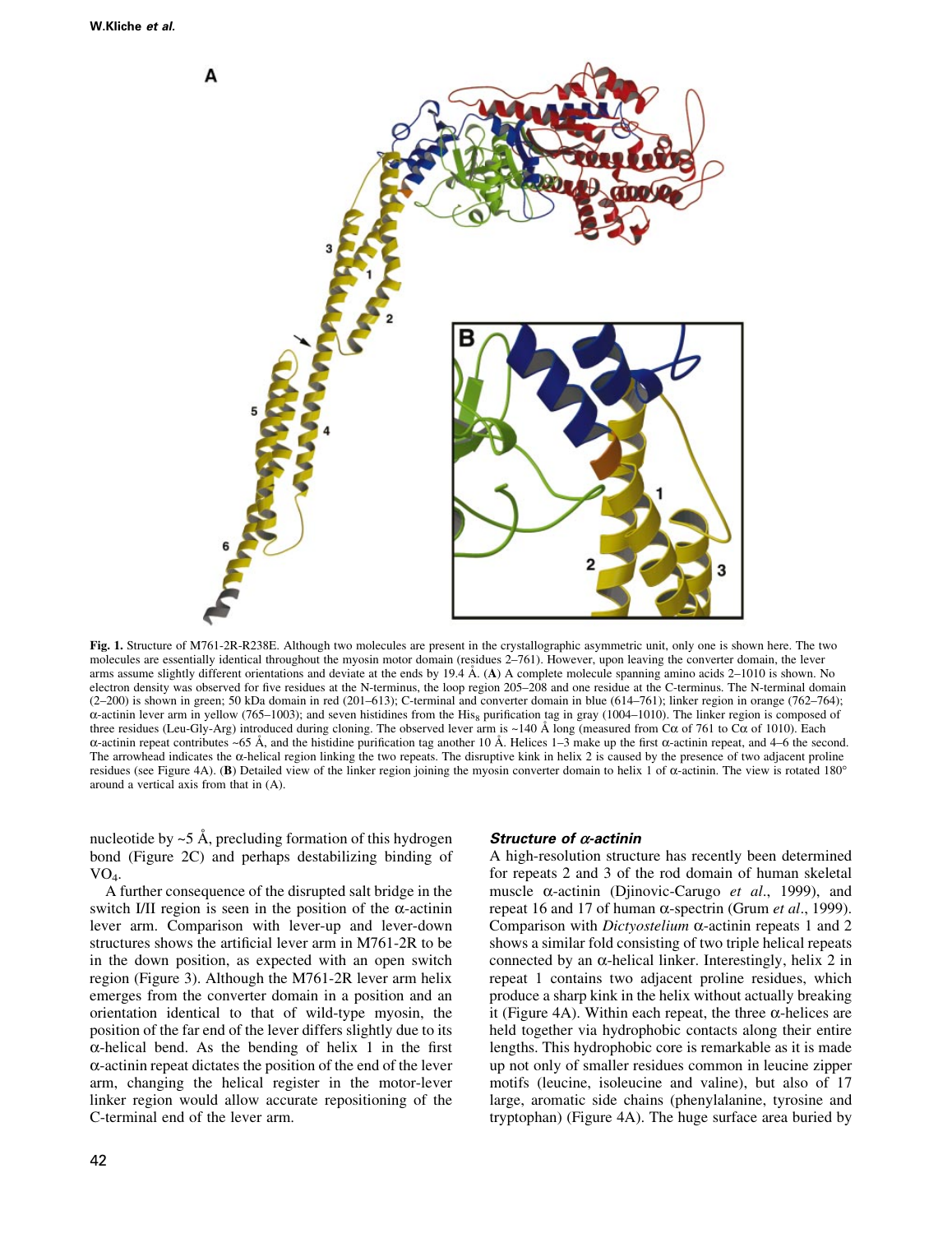

Fig. 2. Detailed view of the conserved salt bridge linking switch I and switch II. The conserved nucleotide binding/sensing elements found in all myosins, kinesins and G-proteins are highlighted for the P-loop in blue, switch I in green and switch II in red. (A) The structure of *Dictyostelium* myosin II motor complexed with Mg-ADP-BeF3 (F.J.Kull and K.C.Holmes, unpublished results). As in Mg-ADP-VO4 (Smith and Rayment, 1996) and Mg-ADP-BeF<sub>3</sub> (Dominguez et al., 1998) structures, switch I and switch II are closed. The conserved salt bridge between residues R238 and E459 is shown as a ball-and-stick model surrounded by 2.6 Å experimental  $2F_0 - F_c$  electron density (blue wire-frame), contoured at 1 $\sigma$ . As expected for a salt bridge, the electron density is continuous between the residues, which point toward each other. (B) The same region as observed in the crystal structure of M761-2R-R238E. The electron density was calculated from a model with alanines at positions 238 and 459 in order to eliminate model bias. Electron density for two glutamic acid residues is clearly visible, but the side chain of E238 now points away from E459 and the switch II loop has moved away from switch I. (C) The same region showing a superposition of the M761-2R-R238E structure with a structure of Dictyostelium myosin II motor complexed with Mg-ADP-VO<sub>4</sub> (PDB code 1VOM) (Smith and Rayment, 1996). The nucleotide and R238-E459 salt bridge are shown as ball-and-stick models. Both the P-loop and switch I regions are in essentially identical conformations in both structures. However, the switch II region (red) shifts to the right, towards the nucleotide, by ~5 Å in the Mg-ADP-VO<sub>4</sub> structure, allowing the formation of the R238-E459 salt bridge.

these hydrophobic contacts contributes greatly to the structural rigidity of the  $\alpha$ -actinin structure.

The linker connecting repeats 1 and 2 of the Dictyostelium  $\alpha$ -actinin is also similar to the linkers in human  $\alpha$ -actinin and human  $\alpha$ -spectrin. The region maintains an uninterrupted  $\alpha$ -helix, stabilized by a number of interactions between the linker region and adjacent loop regions. Although these interactions are predominantly hydrophobic, Arg880 is involved in two stabilizing hydrogen bonds, which contribute to the helical stability of this region (Figure 4B). One of these interactions is an intra-helical salt bridge between Arg880 and Glu877. As these two residues are one helical turn apart from each other, in order for the salt bridge to form, the protein chain must adopt an  $\alpha$ -helical conformation. Additionally, Arg880 forms a hydrogen bond with the carbonyl oxygen of Leu956, a residue located in the loop region connecting helices 5 and 6 in repeat 2. Although a bond of this type is less strong than the salt bridge, it nevertheless contributes to the overall stability and fold of the linker region.

The overall fold of *Dictyostelium*  $\alpha$ -actinin is similar to that of human  $\alpha$ -actinin. However, a detailed comparison of the overlapping repeat 2 regions shows significant differences. Although most of helix 4 and all of helix 5 overlap closely with the human  $\alpha$ -actinin structure, the position of the connecting loop differs, resulting in an overlap of 14 amino acid residues from the human  $\alpha$ -actinin loop 4–5 with helix 6 from Dictyostelium (Figure 5A). Furthermore, beyond the 10 amino acid residues at the beginning of helix 6, the positions of these helices are substantially different. Comparison of our structure with repeat 16 of  $\alpha$ -spectrin (Grum *et al.*, 1999) shows a much higher degree of structural similarity, with all three helices, as well as the loop  $4-5$  region, superposing. The major difference between these two structures is in the loop region connecting helices 5 and 6,

where the  $\alpha$ -spectrin structure, due to a proline-induced kink in helix 5, is shifted in respect to the Dictyostelium structure (Figure 5B).

### Structural and functional characterization

The structure of the artificial lever determined in this paper correlates very well with the known motile properties of these motor constructs. Previous functional studies have shown a linear relationship between lever arm length and in vitro sliding velocity in artificial motors with levers composed of one or two  $\alpha$ -actinin repeats (Anson *et al.*, 1996). As ATP turnover remained essentially constant in these constructs, the increased velocity was attributed to a longer lever arm moving at a constant cycle rate. Recently, single molecule measurements have been used to measure directly the step size of myosin constructs with a variety of natural and engineered lever arm lengths (Ruff et al., 2001). Again, a linear relationship was observed between step size and lever arm length for both wild-type and engineered lever arms. Models based on these experiments predict the total length of the lever arms to be 8 or 14 nm for motors containing either one or two  $\alpha$ -actinin repeats, respectively. This length corresponds to ~2 nm of the lever contained within the myosin plus one or two 6 nm  $\alpha$ -actinin repeats. The actual length of the artificial lever visualized in this study verifies these experimental predictions, with the two  $\alpha$ -actinin repeats making up 13 nm of a 14 nm long lever. It is clear that removing single  $\alpha$ -actinin repeat would shorten the lever arm by 6.5 nm. If this shorter lever were coupled to an identical rotational displacement, the predicted step size would be  $\sim$  55% of that of the dual repeat construct. This is in close agreement with the measured step size ratio of  $\sim$ 53% (Ruff et al., 2001).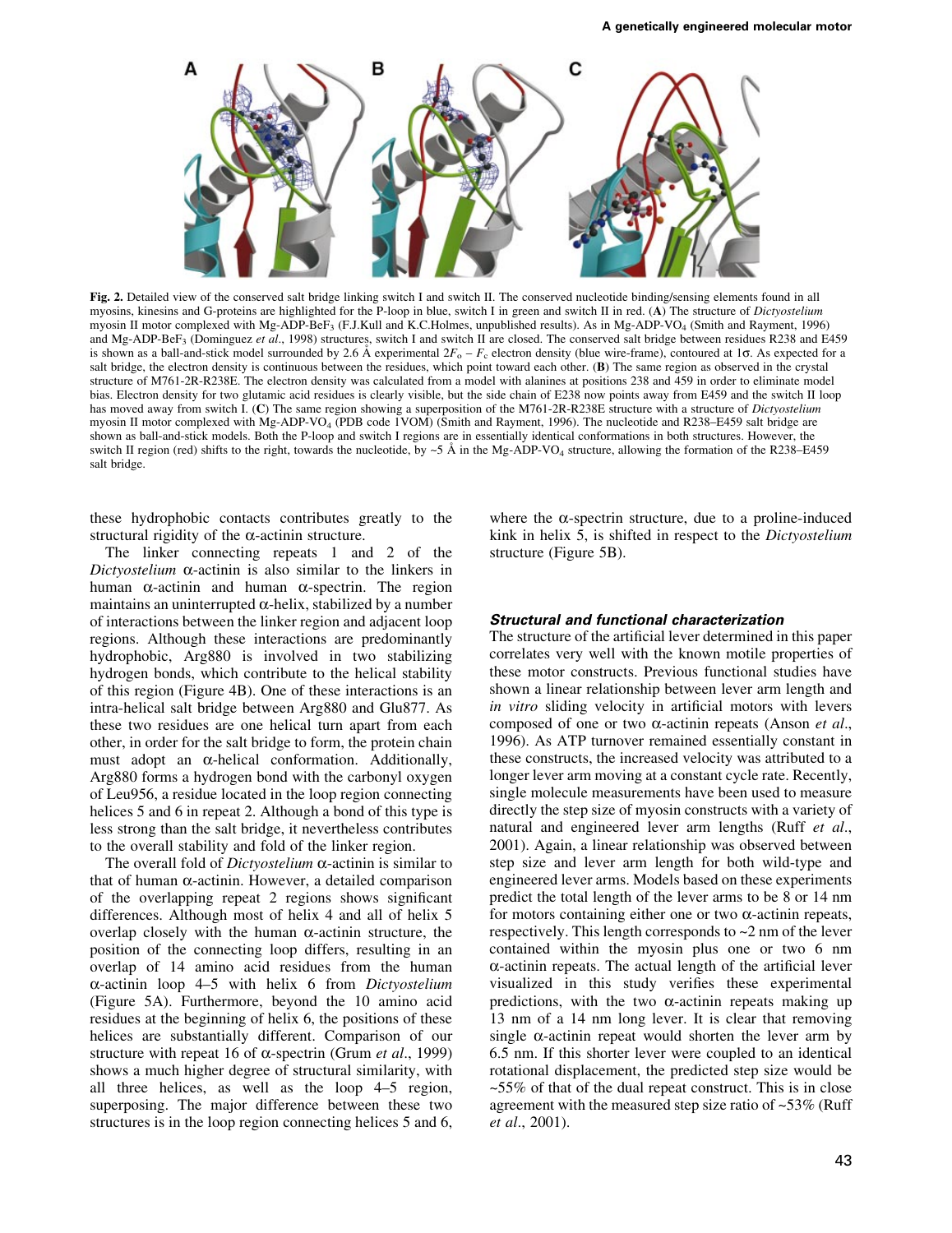

Fig. 3. Orientation of the myosin lever arm. Five molecules of actin making up part of a helical actin filament are shown in yellow. Modeled on to this are myosin in the `pre-power-stroke' up/closed orientation in red, the `post-power-stroke' down/open orientation in blue, and the M761-2R-R238E structure in green. The up, down and actomyosin complex structures were modeled as described previously (Geeves and Holmes, 1999). The M761- 2R-R238E structure was then aligned to the core domain of the down/open structure via residues 160-200, which includes the highly conserved P-loop region. Note that in the M761-2R-R238E structure, the helix leaving the converter domain initially superposes with the down/open structure, but then deviates due to the different helical bend of the  $\alpha$ -actinin.

#### A system for rapid structure determination

With the rapidly accelerating number of sequenced genomes, there is a growing backlog of high-resolution crystal structures that need to be determined (Burley et al., 1999; Service, 2000). The myosin fusion system described here is likely to be useful in this endeavor. As myosin II is produced in large quantities in wild-type Dictyostelium, overexpression of recombinant myosin is extremely high, resulting in amounts of 10–50 mg of protein per liter of expressing cells. As the myosin catalytic domain retains wild-type activity when expressed in this manner, fusion proteins can be purified by binding to the endogenous actin found in Dictyostelium. Correctly folded protein can then be released from the actin via the addition of ATP, myosin's natural substrate. Although purity of the protein is quite high following the release step, subsequent  $Ni<sup>2+</sup>$ affinity purification via an engineered poly-histidine tag produces protein of purity suitable for crystallization.

The conditions for crystallizing the catalytic domain of Dictyostelium myosin have been known for some time (Fisher et al., 1995; Smith and Rayment, 1995; Rayment, 1996; Dominguez et al., 1998; Houdusse et al., 1999).

Remarkably, we found that the  $\alpha$ -actinin fusion protein crystallized under conditions very near to those of the catalytic domain alone. As the fusions in this system are connected to myosin via a flexible converter domain, the resulting constructs have higher conformational variability than a fusion between two rigid protein domains, leading to more efficient crystallization. Following collection of a complete native X-ray data set, the structure of the unknown portion was determined using molecular replacement techniques. As the known region of the structure is large (765 amino acids), the resulting phase information was sufficient to solve the unmodeled region of structure. Although the  $\alpha$ -actinin rod solved in this study was only 26 kDa, theoretically it is possible to solve the structure of proteins of equal size (or even slightly larger) to the myosin domain.

## Materials and methods

#### Expression, purification and crystallization

Replacement of the 2 kb SalI-BstXI fragment of pDH12-2R with the corresponding fragment from pDH20 (R238E) was used to generate the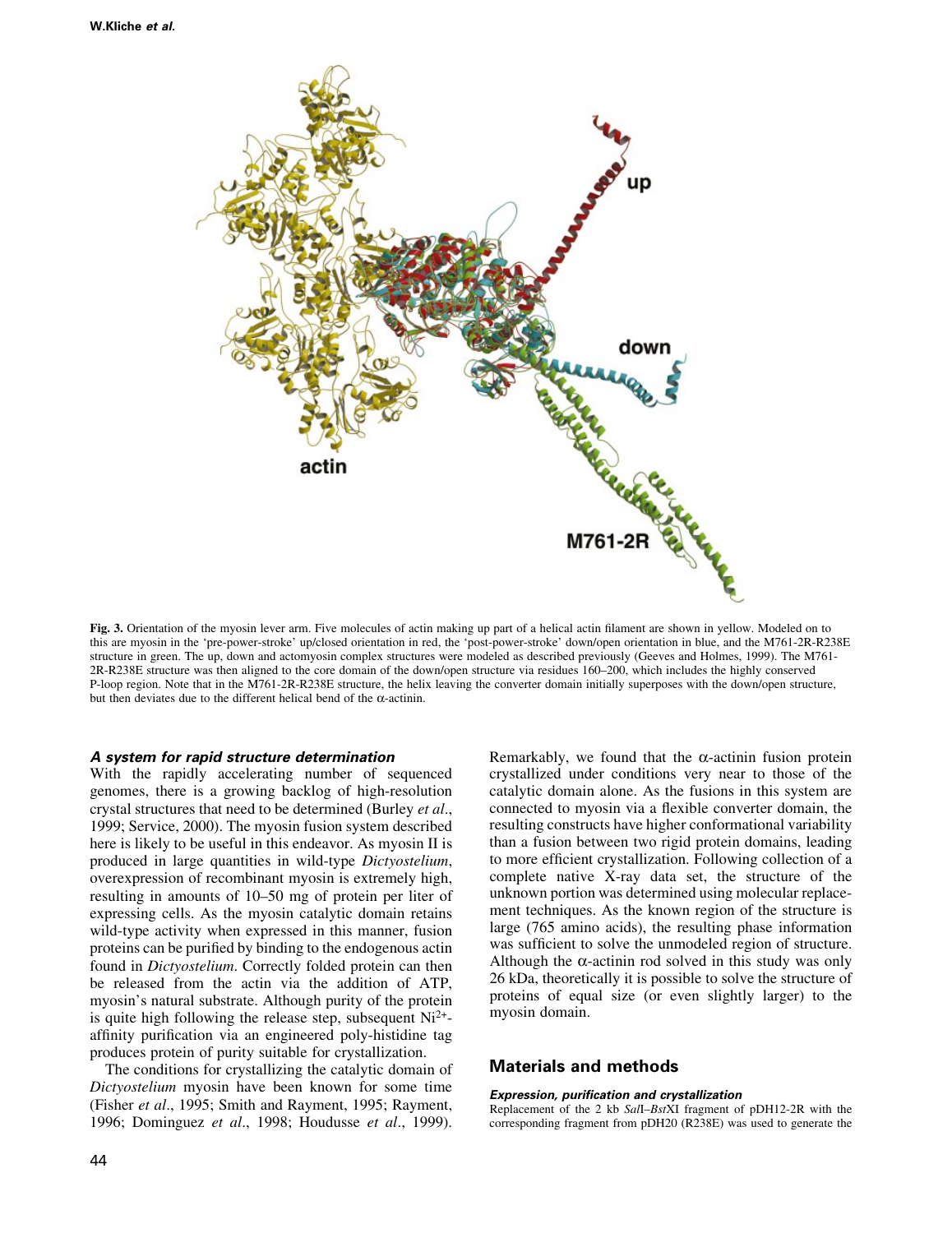



Fig. 4. The structure of  $\alpha$ -actinin repeats 1 and 2. (A) An  $\alpha$ -carbon chain trace of the six helices making up repeats 1 (helices labeled  $1-3$ ) and 2 (helices labeled  $4-6$ ) is shown in yellow. The 17 hydrophobic aromatic amino acid residues stabilizing the triple-helical packing are shown in green (seven tyrosines, six phenylalanines and four tryptophans). Two adjacent proline residues are shown in red, which cause a kink but not a break in  $\alpha$ -helix 2 of repeat 1. The uninterrupted  $\alpha$ -helix linking repeats 1 and 2 is shown in orange. (B) Detailed view of the linker region, highlighting the stabilizing hydrophobic and hydrogen bonding interactions. Colors and orientation are identical to those in (A). Side chains are shown as ball-and-stick models, with the exception of Asp796 and Ser797, in which only the  $\alpha$ -carbon atoms involved in hydrophobic contacts are shown for clarity. The salt bridge between Arg880 and Glu877, and the hydrogen bond between Arg880 and the carbonyl oxygen of Leu956 (also shown as a ball-and-stick model), are shown as dashed lines.

expression vector for the production of M761-2R R238E. The protein was overproduced in Dictyostelium AX3-ORF<sup>+</sup> cells and purified by  $Ni^{2+}$ chelate affinity chromatography as described previously (Manstein and Hunt, 1995; Manstein et al., 1995), followed by anion-exchange chromatography (Super Q, Supelco). The protein solution was concentrated to 5 mg/ml and dialyzed against 30 mM HEPES-NaOH pH 7.3, 0.5 mM EDTA, 2 mM dithiothreitol (DTT), 1 mM benzamidine, 1 mM  $MgCl<sub>2</sub>$  and 3% sucrose. For crystallization, the protein solution was used immediately or stored at  $-70^{\circ}$ C. Crystals were grown by the hanging drop method at  $7^{\circ}$ C. The drops contained equal volumes (2.2 µl) of the protein solution and the mother liquor. The mother liquor contained 12% PEGM 5K, 170 mM NaCl, 50 mM HEPES-NaOH pH 7.2, 5 mM  $MgCl<sub>2</sub>$ , 5 mM DTT, 0.5 mM EGTA and 2% 2-methyl-1,3-propanediol. The protein solution (5 mg/ml) contained additionally 200  $\mu$ M ADP and 200  $\mu$ M vanadate, and was incubated on ice for 1 h before setting up the drops. Crystals normally appeared after 7-8 days and reached maximum dimensions of  $0.1 \times 0.3 \times 0.9$  mm. Crystals were transferred to a solution of mother liquor plus 30% glycerol and frozen in liquid nitrogen for storage and data collection. To date, diffraction-quality crystals of the unmutated, artificial lever arm construct, M761-2R, have not been obtained.

#### Crystallography and structure refinement

Diffraction data were collected at ESRF beamline ID-13 on a MarCCD detector and integrated and scaled using the program XDS (Kabsch, 1993), producing a data set  $97.7\%$  complete to 2.8 Å, with 4-fold redundancy and an R<sub>sym</sub> of 11.0%. The M761-2R-R238E crystals belonged to spacegroup  $P2_12_12$  with two molecules in the asymmetric unit. Molecular replacement was performed with the program AMoRe (Navaza, 1994) using the crystal structure of Dictyostelium myosin

Fig. 5. Comparison of *Dictyostelium*  $\alpha$ -actinin with human  $\alpha$ -actinin and human  $\alpha$ -spectrin. (A) The overlapping repeat 2 region of Dictyostelium (yellow) and human (blue)  $\alpha$ -actinin are shown as ribbon diagrams. Helices are numbered as described above for Dictyostelium  $\alpha$ -actinin and, in parentheses, as described previously for human  $\alpha$ -actinin (Djinovic-Carugo *et al.*, 1999). The largest differences occur in the loop region connecting helices 4 and 5, indicated by an arrow, where the human  $\alpha$ -actinin structure would seriously overlap with Dictyostelium helix 6. (B) The alignment of Dictyostelium repeat 2 (yellow) with repeat 16 human  $\alpha$ -spectrin (green) is shown as ribbon diagrams. Helices are numbered as described above for the Dictyostelium protein and, in parentheses, as described previously for the human protein (Grum et al., 1999). Dictyostelium helix 4 and  $\alpha$ -spectrin helix A, which are in the background, are colored white for clarity. In general, the two structures align more closely than the human/Dictyostelium alignment described above. The largest difference occurs in the loop region connecting helices 5 and 6, indicated by an arrow, where the human  $\alpha$ -spectrin structure is moved in respect to the Dictyostelium  $\alpha$ -actinin structure as a result of a proline-induced kink in helix B.

residues  $2-759$  complexed with Mg-ADP-BeF<sub>x</sub> (PDB code 1mmd) (Fisher et al., 1995) as a starting model (the nucleotide and the side chains beyond C $\beta$  of residues 238 and 459 were excluded). Initial maps showed clear helical density for the first repeat of the  $\alpha$ -actinin lever arm, which was built as a poly-alanine model using the program O (v7.0 for WindowsNT). Following several rounds of simulated annealing refinement using torsional dynamics and a maximum likelihood target with the program CNS v0.9a (Brunger et al., 1998), the second  $\alpha$ -actinin repeat was visible and built. Subsequent rounds of model building and refinement (including bulk solvent correction) produced the final structure of two M761-2R-R238E molecules containing 1005 residues each, two molecules of Mg-ADP and 14 water molecules (R-factor, 24.1%;  $R_{\text{free}}$ , 29.9%). Ramachandran analysis shows all non-glycine residues to be in allowed regions. Figures were made using the programs Bobscript (Esnouf, 1997) and Raster3D (Merritt and Bacon, 1997). Atomic coordinates have been deposited in the Protein Data Bank under accession code 1G8X.

#### Acknowledgements

We would like to thank A.Perrakis and C.Riekel at ESRF beamline ID-13 for their help with data collection; W.Kabsch and D.Madden for crystallographic advice; A.Scherer and S.Zimmermann for expert